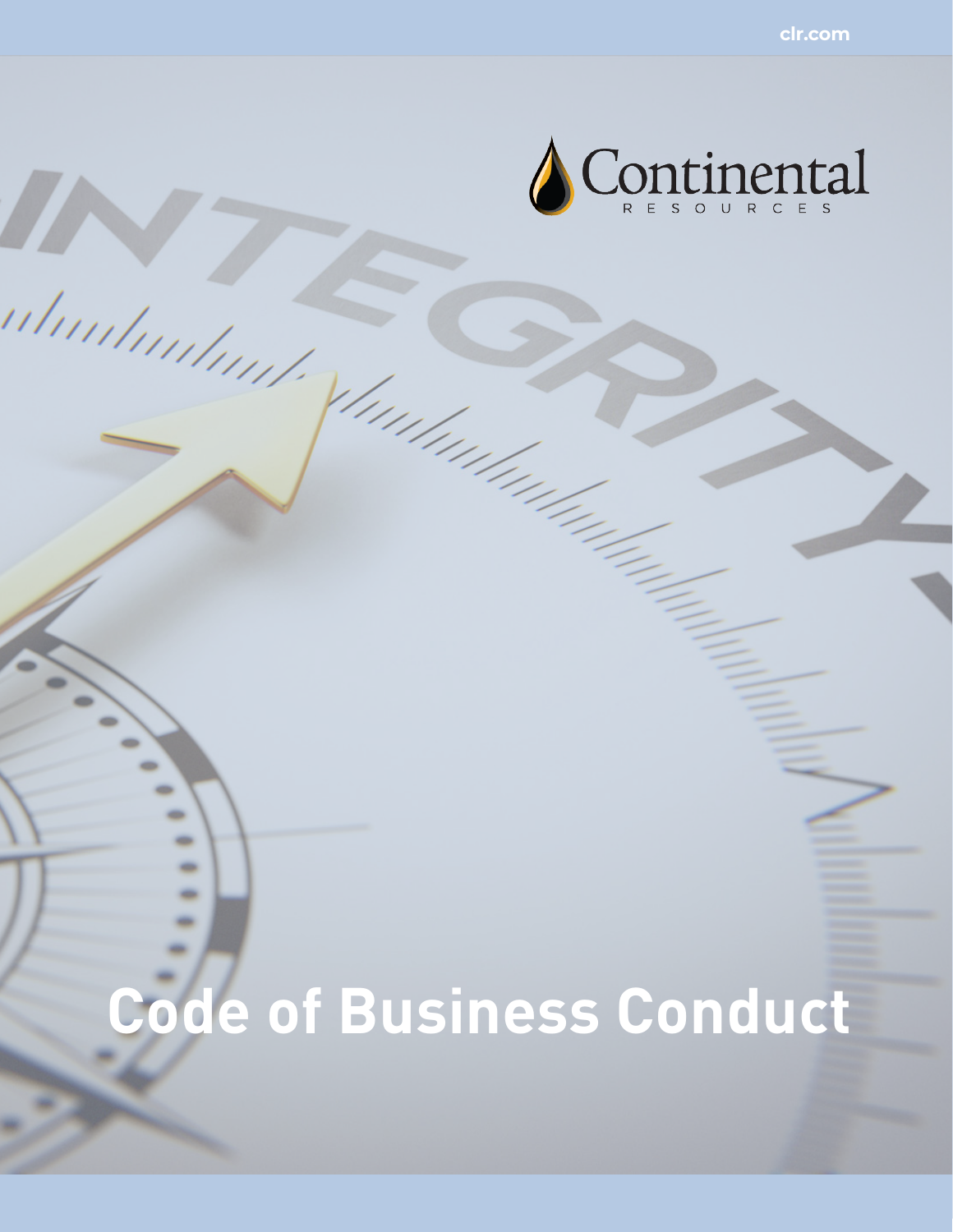## **A letter from Bill Berry, Chief Executive Officer**



To all Officers, Directors and Employees of Continental Resources:

At Continental Resources, we believe domestic oil and natural gas is fundamental to the well-being and security of our nation and the world. For more than 50 years, we have operated with high ethical standards. It's an integral part of us, embedded in our DNA.

Our greatest asset is you - the people of Continental. Your honesty, hard work and integrity contribute to our success. Every one of you contribute and lead by your individual strong performance and ethical behavior. You are personally responsible and accountable for helping Continental Resources maintain its commitment to the highest standards of integrity. To that end,

our Board of Directors maintains a Code of Business Conduct to formalize and describe our commitment to high standards of business and ethical conduct.

The Code of Business Conduct was first published in 2014. But these standards have been rooted in our culture since Harold Hamm founded the company. It is who we are. We do what we say we will do. Through our activities, both large and small, individually and collectively, we serve our communities and help make them better places to live and work. As employees and directors of Continental Resources, we all must execute our jobs with integrity. It is how we demonstrate our Core Values of safety and stewardship, honesty and integrity, innovation and execution, fierce competition, and teamwork and inclusion.

Join me in pledging to uphold and comply with our Code of Business Conduct in all that we do. If you have questions or concerns about our Code, please contact your manager, the Legal Department or the Human Resources Department.

As we continue to produce the energy needed to make our world work, let's make certain our Code of Business Conduct is at the core of how we do business. Let's continue to do our part to fuel a better energy future for the people of the world.

Bill Bewy

Bill Berry Chief Executive Officer Continental Resources, Inc.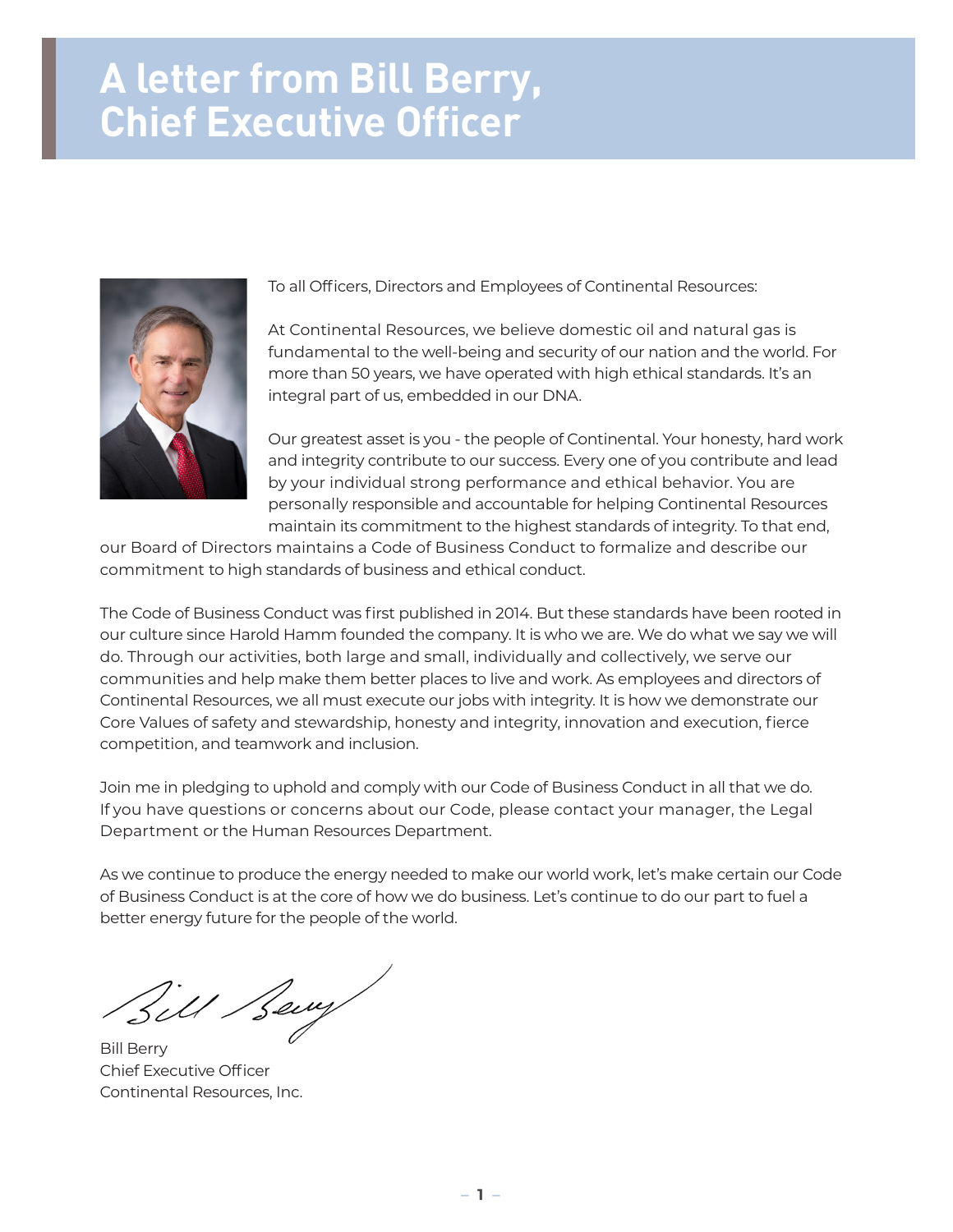## **SAFETY & STEWARDSHIP**

We take care of ourselves and others, and we endeavor to be good stewards of our health, our assets, the environment and the interests of our stakeholders.

## **HONESTY & INTEGRITY**

We are fair, genuine and sincere in our intentions and actions, treating everyone with respect; without it we fail. We are committed to the highest ideals, quality, standards and sound business practices; we do what we say.

## **INNOVATION & EXECUTION**

We constantly strive to create and develop new ideas, methods and technologies that improve all aspects of our business; we are doers; we are committed to getting the job done with efficiency and excellence.

## **FIERCE COMPETITION**

We have the courage to challenge conventional thinking and we strive to achieve exceptional execution and results with a can-do attitude, independent vision and agility.

### **TEAMWORK & INCLUSION**

We believe that leadership, unconventional thinking, planning, decisions and actions are better when done together; we have each other's back and we are diverse in our thinking.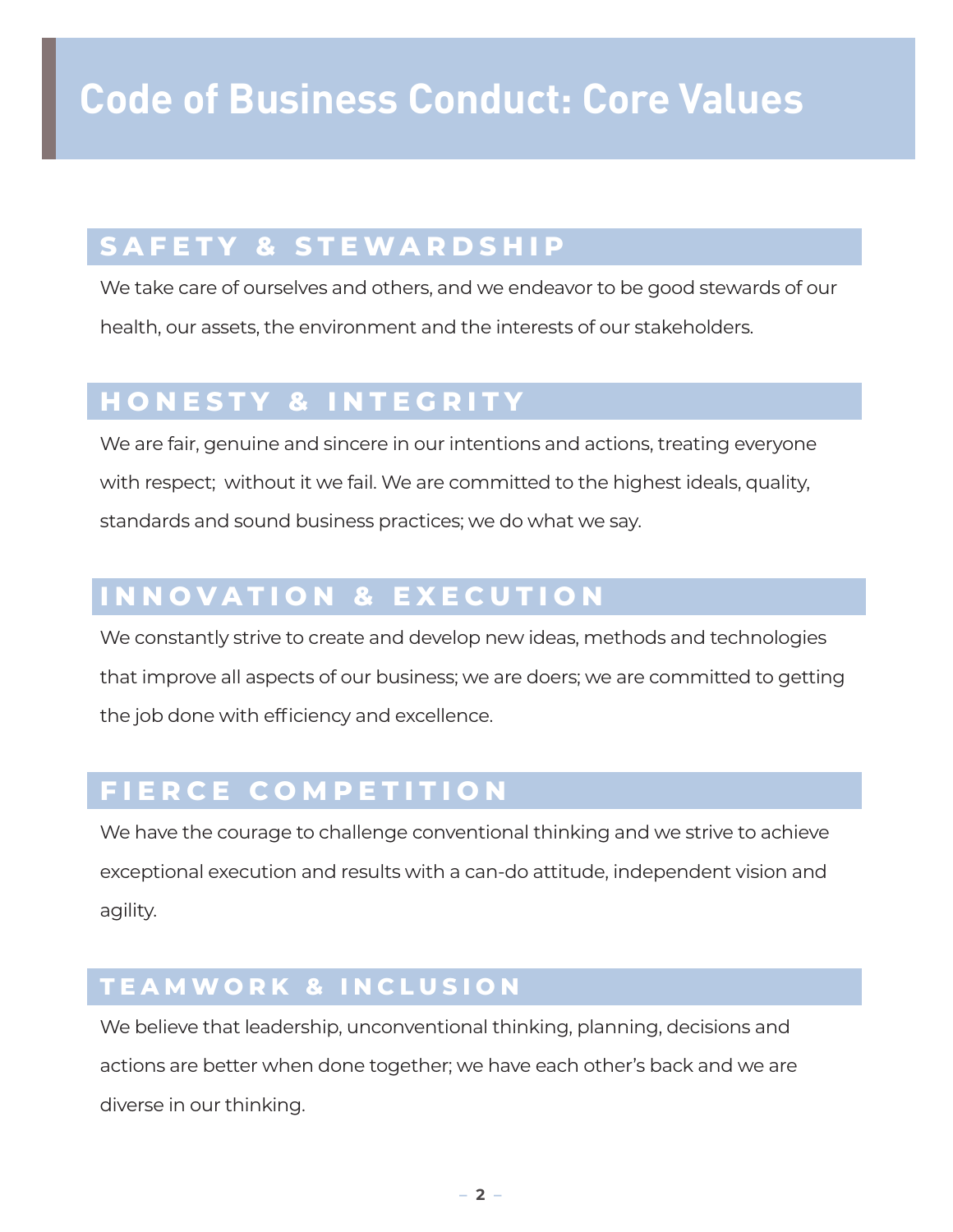## **INTRODUCTION**

**Every day, we produce the energy needed to make our world work. The oil and natural gas we produce transports us, feeds us, illuminates us, comforts us, and even cures us. Continental Resources' Code of Business Conduct guides the important work we do and ensures we hold ourselves and how we do business to a high standard.**

Continental's Board of Directors adopted this Code of Business Conduct to confirm and guide the company's commitment to conducting business in a fair, honest and ethical manner. Only the Board of Directors may amend the Code.

#### **Please carefully review this Code. You will be asked to acknowledge your receipt of this Code and affirm you have read, understand, and agree to follow it.**

The Code is intended to be an overview, not an all-inclusive list of rules. You can find topic-specific company policies and procedures on the intranet.

#### **APPLICABILITY & PURPOSE**

The Code applies to all directors, officers and employees of the company. It does not matter where you work or what you do for the company – we all have the responsibility to do the right thing. The purposes of the Code are to:

- **•** promote honest and ethical conduct consistent with Continental's Core Values;
- protect the interests of the company's shareholders and other stakeholders;
- **•** promote accurate disclosures in public filings and other public communications;
- **•** promote compliance with the law;
- **•** deter wrongdoing; and
- **•** require prompt internal reporting of non-compliance with the Code.

#### **FAIR, HONEST & ETHICAL CONDUCT**

We owe a duty to Continental Resources to act with integrity and in a manner consistent with our Core Values. We must:

- **•** observe all applicable statutes, rules and regulations;
- **•** adhere to the highest morals and standards of business ethics and not seek competitive advantage through unlawful or unethical business practices;
- **•** protect and ensure the proper use of Continental's assets;
- **•** avoid taking opportunities that are discovered through the use of corporate assets, or using corporate assets, information or position, for general personal gain outside the scope of our employment with Continental;
- **•** avoid conflicts of interest wherever possible;
- **•** protect the company's confidential and proprietary information; and
- **•** comply with the requirements of applicable accounting and financial reporting standards to assure the accuracy and completeness of the company's financial records.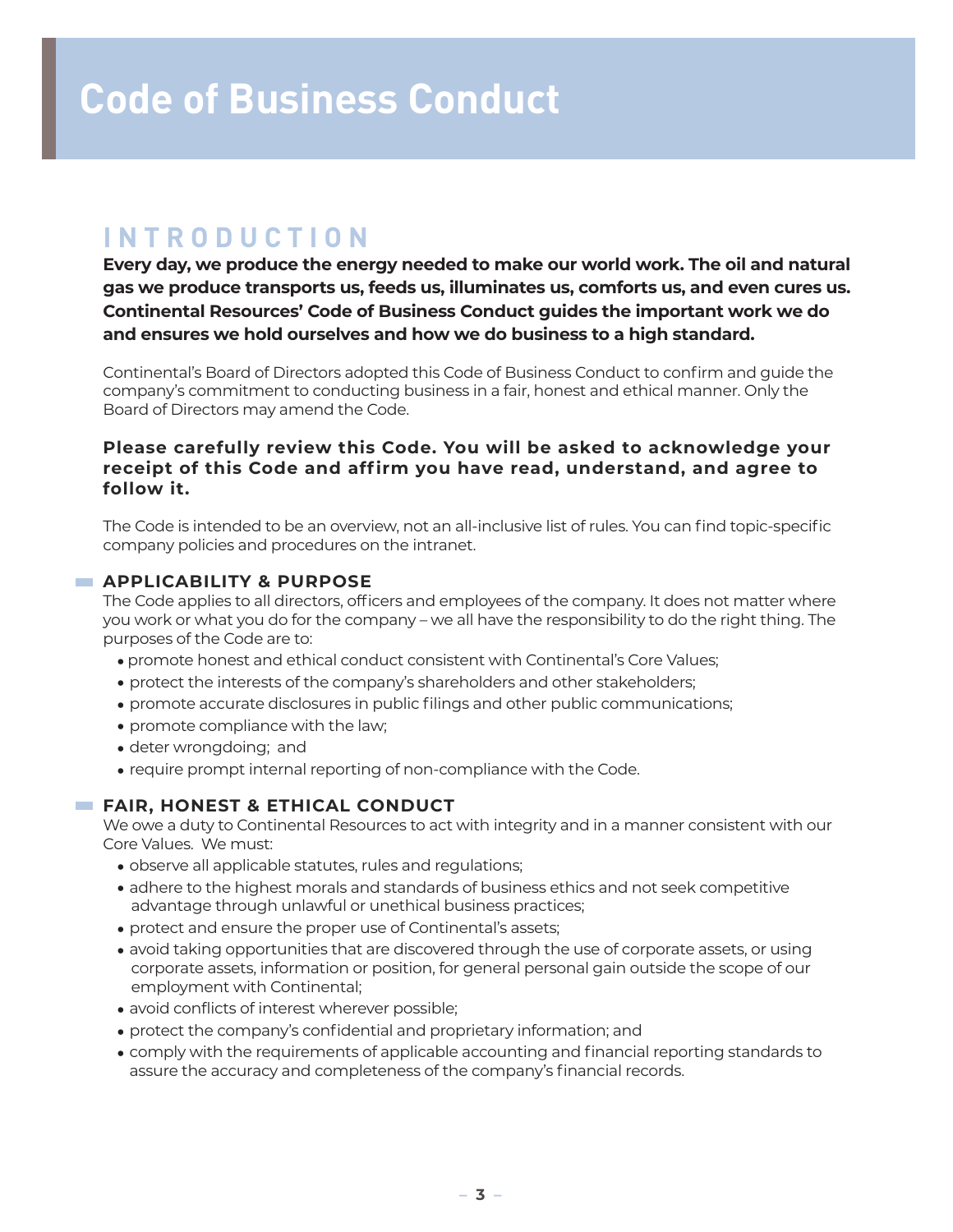#### **COMPLIANCE WITH LAW**

We must respect and comply with all applicable laws where we conduct our business, and we may not assist any third party in violating the law.

#### **CONFLICTS OF INTEREST**

The company expects undivided loyalty from each of us. We may not engage in any activity (whether on or off the job) that actually or potentially: (a) conflicts with the company's business interests; or (b) impacts our duties to the company. All activities we undertake must be in the best interests of Continental Resources.

A conflict of interest exists when our duties are potentially impacted by an actual or potential benefit from another source. Conflicts of interest are prohibited as a matter of company policy, except as set forth in company policies or otherwise approved by the Board. Specific information on this topic is contained in the Conflicts of Interest Policy and Gifts, Meals and Entertainment Policy. The following summarizes our policies with respect to some but not all of the more common conflicts of interest that may arise:

- 1. We may not offer, ask for, provide, or accept anything of value, either for ourselves or for others, in return for favorable treatment from the company, its customers, vendors, or others with whom the company has a business relationship.
- 2. We must strive to avoid even the appearance of impropriety or conflict of interest when we interact with with the company's customers, vendors, and others with whom the company has a business relationship.
- 3. We may give or receive unsolicited gifts, meals, or entertainment of nominal value, as described in applicable policies, motivated by accepted business courtesies. No cash gifts or gifts of cash equivalents may be given or received.
- 4. We must disclose any financial or employment interests that we or our family members have in any entity which does business or competes with the company, and we must obtain any approvals required by company policies before allowing the company to engage in any transaction in which we or our family members may have an interest.
- 5. We are not permitted to perform services for a competitor, customer, vendor, or other entity with which the company has a business relationship.
- 6. We must obtain approvals required by company policies before accepting other paid employment or positions outside the company.

#### **CORPORATE OPPORTUNITIES**

We are prohibited from: (1) taking personal advantage of opportunities that properly belong to the company or are discovered through the use of corporate property, information or position; (2) using corporate property, services, information, or position for personal gain; and (3) competing with the company during the course of our employment and/or during the term of any other applicable contractor agreement between the company. We owe a duty to the company to advance its legitimate interests when the opportunity to do so arises and to follow applicable company policies in informing the company of business opportunities that fall within the company's business purpose and practice.

#### **ANTI-BRIBERY, CORRUPTION & FAIR DEALING**

We have a responsibility to the communities in which we do business. By creating jobs, developing useful skills, and investing our time and money in people, we aim to make real improvements that contribute to sustainable growth. Our company's sustainability depends on ethical behavior across our operations and business.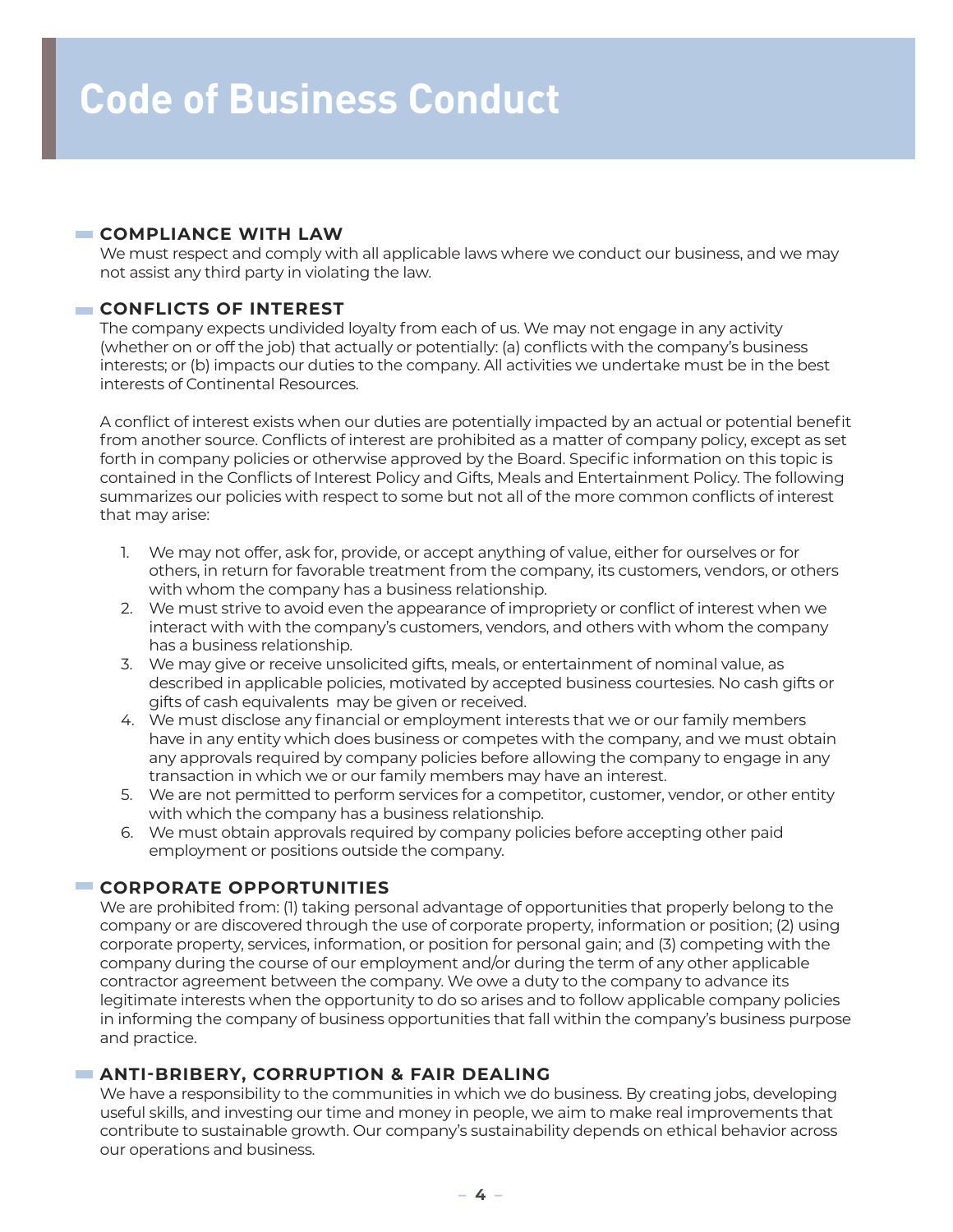Fierce competition is one of our core values at Continental. We strive to outperform our competition fairly and honestly. We focus on competitive advantages through superior performance and never through unethical or illegal business practices. Stealing or misusing proprietary information, possessing trade secret information that was obtained without the owner's consent, or inducing such disclosures by current or former employees of other companies is prohibited.

We strive to deal fairly with Continental's customers, suppliers, competitors, contractors, and employees. We must not take unfair advantage of anyone by misrepresenting or concealing material facts or any other unfair dealing or practice. We must not pay, offer, or authorize any bribe or unlawful payment on the company's behalf. Bribery is the giving of money or anything else of value in an attempt to influence any act or decision of a public official or to induce a public official to influence any act or decision of the government or other official body, or to assist the company in obtaining business or meeting requirements applicable to the company. Bribery is unethical and illegal, and it is prohibited in any form, whether in the private or public sector. Gifts or expenditures expressly permitted by company policies are not considered bribes or unlawful payments.

#### **PROTECTION & PROPER USE OF COMPANY ASSETS**

We are required to protect and ensure the proper use of the company's assets. All company assets must be used for legitimate business purposes.

#### **CONFIDENTIALITY & PROPRIETARY INFORMATION**

Continental's confidential and proprietary information are irreplaceable assets. Every employee must secure and protect these assets.

In conducting Continental's business, it is important to maintain the confidentiality of its business information, as well as the business information of the company's customers, vendors, or other suppliers. Our employment creates a relationship of confidence and trust with respect to any confidential information held by the company, including confidential information that other persons or entities provided in confidence to the company to further a current or potential business relationship. We must take reasonable precautions to protect against the inadvertent disclosure of such information.

We are expected to understand and comply with company policies governing the treatment of confidential business information and the procedures required before sharing such information with third parties. We may only use confidential business information for the company's business purposes. Please refer to the company's Confidential and Proprietary Information and Proprietary Rights Policy for further information.

#### **INSIDER TRADING & PUBLIC DISCLOSURE OF COMPANY INFORMATION**

The Securities Exchange Act of 1934 prohibits insider trading. "Insider trading" generally refers to the buying or selling of a security (of the company or any other entity) by a person who is in possession of material, non-public information relating to the security. Insider trading violations also include providing such information to others ("tipping") and securities trading by the person tipped. Insider trading laws apply to any entity about which material, non-public information is acquired. We must not buy, sell or engage in tipping with respect to securities of any customer, vendor, supplier or other entity with whom the company has a business relationship if we have obtained material, non-public information about that entity as a result of our work. We must take reasonable precautions to ensure non-public information is not shared with third parties outside the company.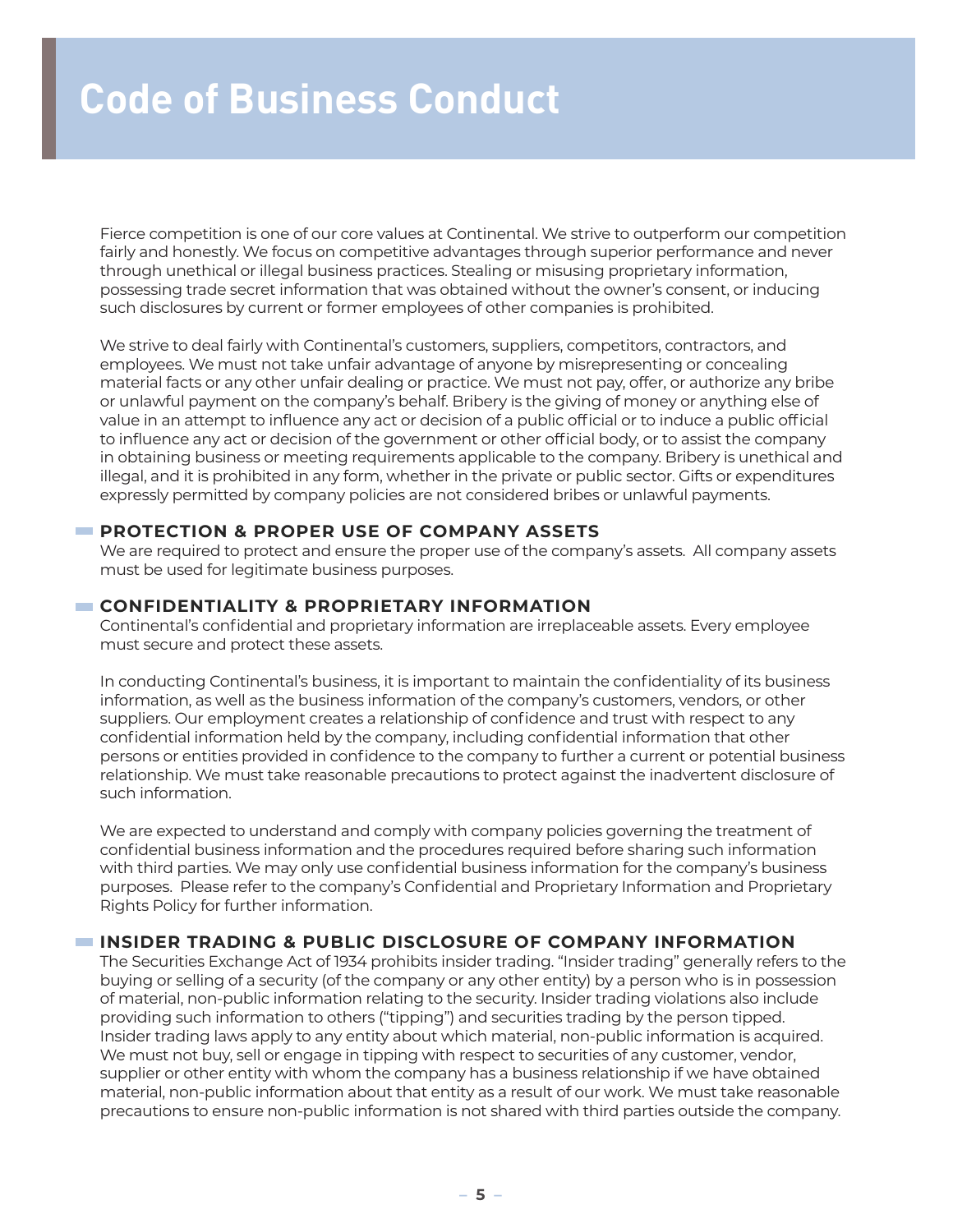We also owe a duty to the company's shareholders and to the public to ensure material, non-public information is only disclosed by means reasonably designed to provide broad, non-exclusionary distribution to the public. The public must be given notice a reasonable time in advance of any event where disclosure of material non-public information will occur, along with instructions regarding how to access the event. We also must ensure sufficient time has elapsed following the release of any material non-public information to allow the market to absorb such information prior to engaging in any trade that would have been prevented by the non-disclosure of such information.

The company has an Insider Trading Policy and an External Communications Policy, and all Employees are expected to read, understand, and follow them.

#### **POLITICAL CONTRIBUTIONS**

Continental Resources is a dedicated community partner and citizen. Our political advocacy and political contributions are made in accordance with laws where we do business.

Laws in most countries have strict limits on political contributions by corporations to politicians, political parties and candidates for public office. We may not make any direct or indirect political expenditure on behalf of the company unless authorized by the General Counsel. This includes contributions to candidates, office holders, political parties and other political officials or committees. Contributions can include anything of value, such as buying tickets to a political fundraising event, providing goods or services to a political campaign event, paying for campaign advertising or distribution of campaign materials.

United States law prohibits the company from making contributions to U.S. federal candidates. The company sponsors the Continental Resources, Inc. Political Action Committee (the "CLR PAC"), to which certain employees may make voluntary contributions to support CLR PAC's objectives. The CLR PAC can make contributions to candidates for U.S. federal office and other contributions permitted by applicable federal and state laws. For questions regarding the CLR PAC, please contact our Senior Vice President of Government Relations.

#### **REPORTING POTENTIAL VIOLATIONS**

If we become aware of conduct that may violate this Code or that may otherwise be illegal or unethical, we are required to report it.

Any individual who in good faith reports a complaint or concern involving this Code or any of the company's policies, even if the report is mistaken, or who assists in the investigation of a reported violation, will be protected against retaliation by the company.

We have established multiple ways to report potential violations of the Code or other illegal or unethical conduct. As described in the Whistleblower Policy and Procedures, reports can be anonymous. While anonymous and direct reports will be considered equally, the company encourages individuals to identify themselves when reporting complaints or concerns, because appropriate follow-up and investigation may not be possible if the source of the report is unknown. We will maintain confidentiality to the fullest extent possible, consistent with the need to conduct an adequate investigation.

Reports may be delivered confidentially, orally or in writing, through in-person communications, telephone conversations, emails and letters. The company has also established an Ethics Hotline. **The Ethics Hotline number is 1-844-830-0002. Reports to the Ethics Hotline may also be submitted online at <https://www.lighthouse-services.com/clr>or by email to reports@lighthouse-services.com.**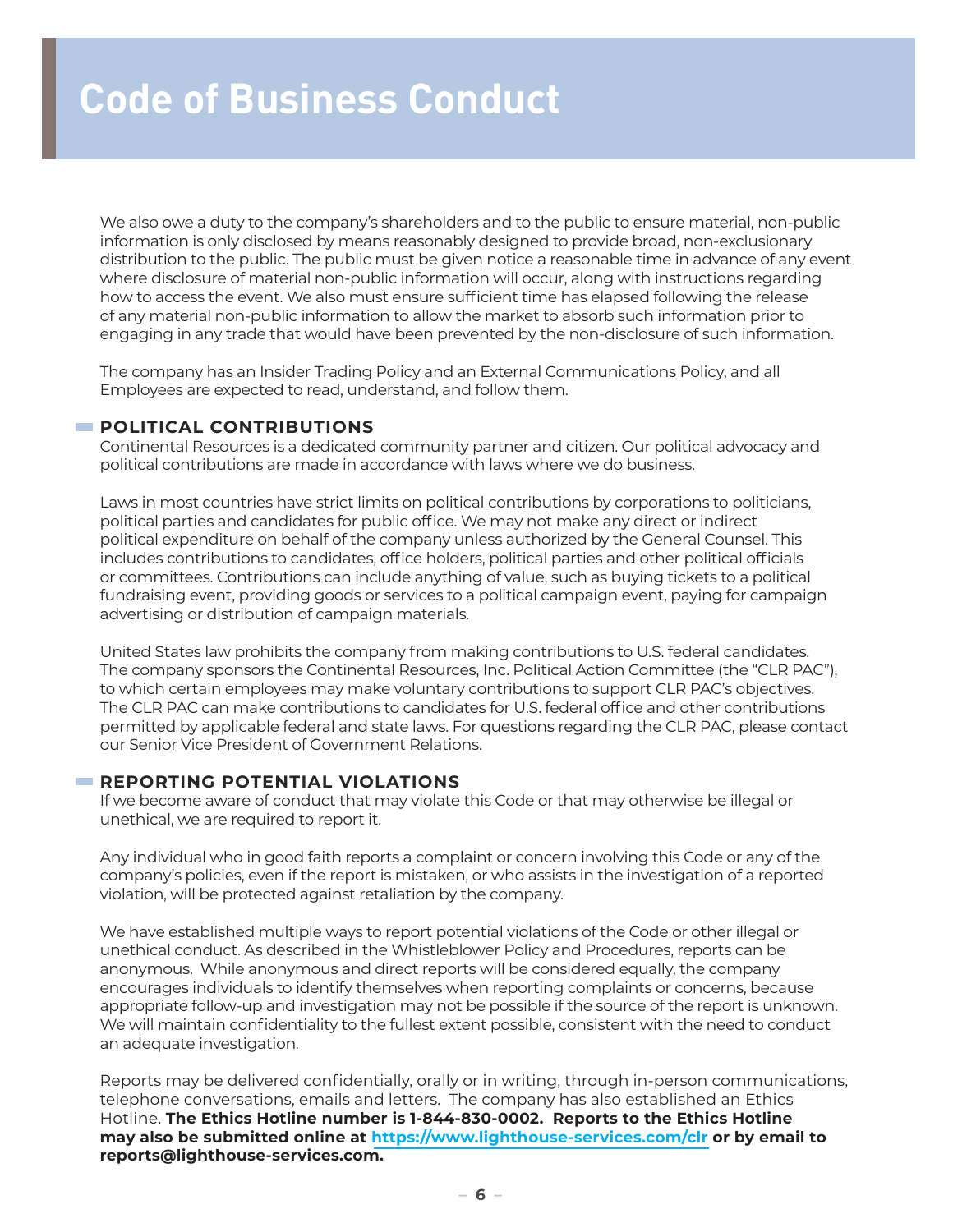If any employees are unsure about the appropriate course of action in a given situation, we encourage them to consult with their supervisors, representatives of the Human Resources or Legal Departments, senior corporate officers, the General Counsel, or the Audit Committee of the Board of Directors.

All reports involving this Code or any of the company's policies will be forwarded to the General Counsel and the compliance team, unless the Complaint involves the General Counsel or a member of the compliance team, in which case they will be forwarded to the Chairperson of the Audit Committee.

#### **BUSINESS RECORDS AND PUBLIC COMPANY REPORTING**

As a public company, it is critical for our public and regulatory filings and communications to be accurate and timely. Depending on your position with the company, you may be called upon to provide information to assure our filings and communications meet this standard. The company expects you to take this responsibility very seriously and to provide prompt, accurate answers to inquiries related to the company's filings and communications. All books, records, accounts and financial statements must be maintained in reasonable detail, must accurately reflect the company's business and financial transactions, and must conform both to applicable legal requirements and to the company's system of internal controls. You must not falsify or forge any business record. Unrecorded or "off the books" funds or assets may not be maintained unless permitted by applicable law or regulation.

#### **DIVERSITY, EQUITY & INCLUSION**

We recognize and appreciate the importance of creating an environment in which all employees feel valued, included, and empowered to do their best work and bring great ideas to the table. We know a diverse and inclusive workforce provides the best opportunity to obtain unique perspectives, experiences, ideas, and solutions to help sustain our business success; a diverse and inclusive culture is the high-performance fuel that enhances our ability to innovate, execute and grow.

To that end, we began implementing a long-term initiative for enhancing awareness of, and improving our approach to, building and sustaining a diverse and inclusive culture. We are committed to continuous improvement in this critical area, evaluating more ways to sustain and strengthen our diverse and inclusive workforce.

#### **HARASSMENT, DISCRIMINATION & RETALIATION**

We are committed to providing a hospitable, cooperative, and non-coercive work environment. Harassment and discrimination of any kind directed at any employee, customer, or vendor will not be tolerated. Anyone guilty of engaging in such harassment or discrimination will be subject to appropriate discipline, up to and including discharge. The company will not tolerate harassment or discrimination because of race, color, religion, sex, sexual orientation, gender identity, national origin, age, disability, genetic information, veteran status, political affiliation, or any other basis protected by federal, state, or local law.

Retaliation is also strictly prohibited. Any individual who in good faith reports a complaint or concern about discrimination, harassment, or retaliation, even if the report is mistaken, or who assists in the investigation of a reported violation, will be protected by the company against retaliation. Retaliation in any form against these individuals will not be tolerated. Any act of retaliation should be reported immediately and will be disciplined appropriately.